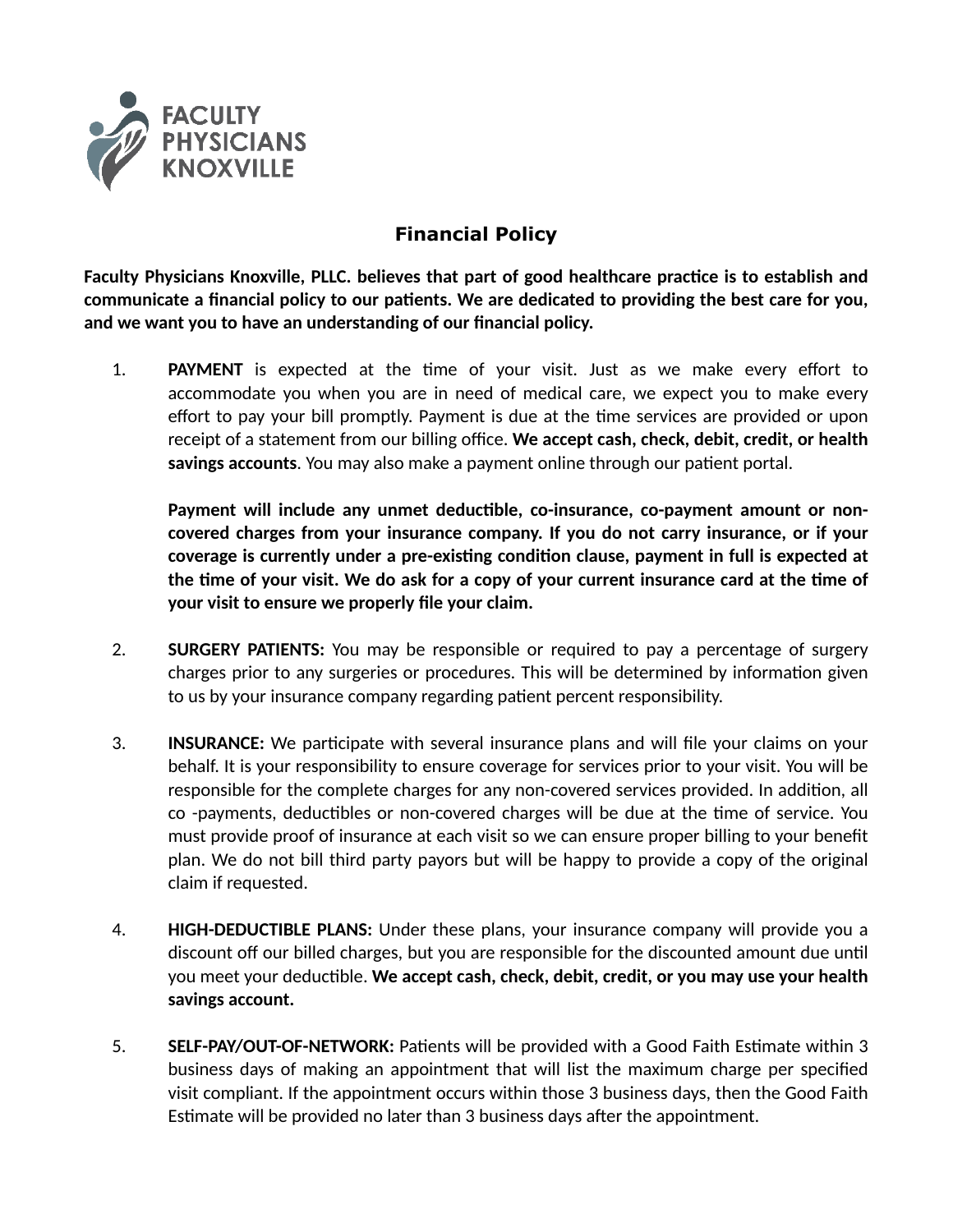- 6. **MOTOR VEHICLE ACCIDENTS:** Faculty Physicians Knoxville does not see MVA related complaints.
- 7. **RETURNED CHECKS:** Returned checks will incur a service charge currently set at \$30, which may vary from time to time as determined by our financial institution.
- 8. **ACCOUNTING PRINCIPLES**: If there is an overpayment on your account, we will refund any overpayment to you after overpayment credit is applied to any outstanding account balance (s). Payment and credits other than copays are applied to the oldest charges first, except for insurance payments, which are applied to the corresponding date of service.
- 9. **FORMS FEES:** Fees are to be paid when form is completed/picked up. Rates are as follows:
	- a. *DURING an office visit*: No Charge for a simple form; Complex forms will not be completed during visit
	- b. *AFTER an office visit*: \$5 / Simple form (completed within 3 business days)
		- i. Examples of Simple Forms: Handicap tag/sticker, concussion clearance, WIC, Home Bound Status Short form, Bank Loan College & Camp Form.
	- c. *Complex Forms:* \$25 / complex form (completed within 10 business days
		- ii. Examples of Complex Forms: Short Term Disability form, Long Term Disability form, FMLA
- 10. **MISSED APPOINTMENTS:** If you fail to cancel a previously scheduled appointment at least 24 hours in advance, you may be charged a fee as outlined below:

## **a. \$25 after the second missed appointment.**

This charge cannot be billed to the insurance company. Failure to pay a no-show fee will be treated according to our policy on unpaid balances. This charge is not applicable to patients with Medicaid/TennCare insurance coverage.

**After 3 no-show appointments in a calendar year, you may be discharged from the practice, at the discretion of the responsible provider and management. Medical care will not be withheld for a medical emergency for thirty days from date of dismissal.**

- 11. **UNPAID BALANCES:** All outstanding balances shall be due within 30 days of the date of service. At that time, all past due balances in their entirety must be paid prior to the time of your next visit. Balances that remain outstanding for a period of 120 days or more may be referred to a collection agency and could affect your credit.
- 12. **FINANCIAL DISMISSAL:** Patients who do not make payment arrangements risk being dismissed from the practice. Faculty Physicians Knoxville, PLLC. reserves the right to dismiss patients for delinquent financial accounts on personal balances. If dismissed by one Faculty